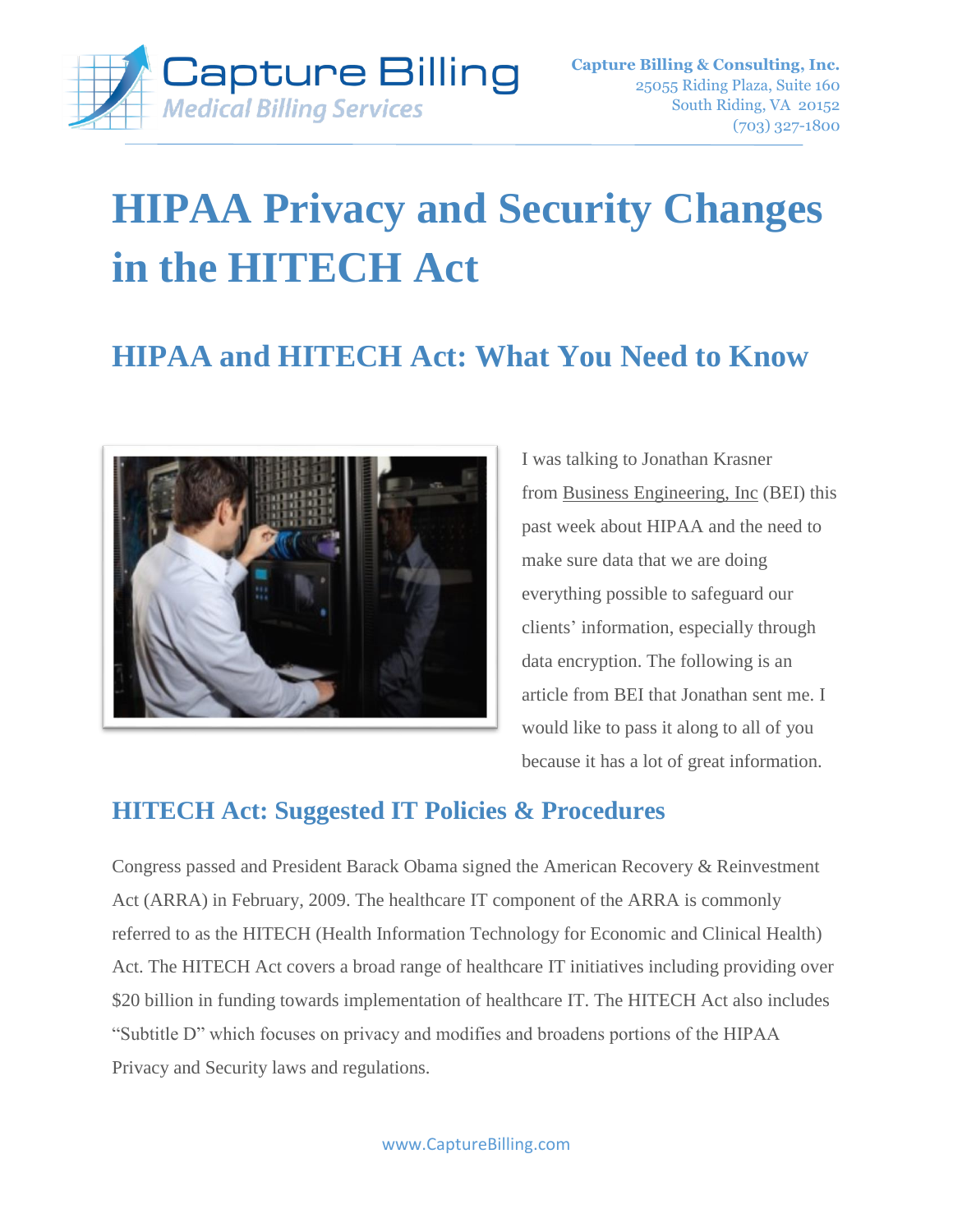### **What You Need to Do**

All of our privacy rules and laws (not just in the medical field) need to be updated to reflect the increasingly connected electronic world we live in. The electronic security measures mandated in HITECH are not that much different than what would be recommended for any business that needs to protect proprietary or confidential information.

Technologies that render Electronic Protected Health Information (EPHI) unusable and unreadable to unauthorized individuals are necessary for EPHI to be considered secured. Secured EPHI is not subject to fines under the new HIPAA regulations.

All of the recommendations below can be implemented with no or low additional cost, and with standard IT systems and services.

#### **Encrypt your data:**

The new HIPAA regulations frown on unsecured EPHI. EPHI can be unsecured when it is considered "data at rest" (i.e. stored on a hard drive) or "data in motion" (i.e. data moving from one device to another). To solve the "data at rest" issue, all workstations, laptops, servers, flash drives, or any other device that stores data, should utilize data encryption technology.

It is easier to encrypt everything (e.g. entire hard drive) as opposed to encrypting selectively (e.g. just certain files/folders). There is no real harm in encrypting data that is not EPHI.

Encryption is a capability built into most new operating systems (Windows7, Windows Server 2008), so turning on encryption is just a matter of reconfiguring some settings. Devices using older operating systems (e.g. Windows XP, Windows Server 2003, etc.) can be encrypted with any of several off-the-shelf software products.

In the event that an encrypted device is compromised (i.e. a laptop is lost), the data will be inaccessible, and therefore no breech of any HIPAA regulations would have occurred. The National Institute of Standards (NIST) provides guidance on storage encryption through their Special Publication 800-111, *Guide to Storage Encryption Technologies for End User Devices.*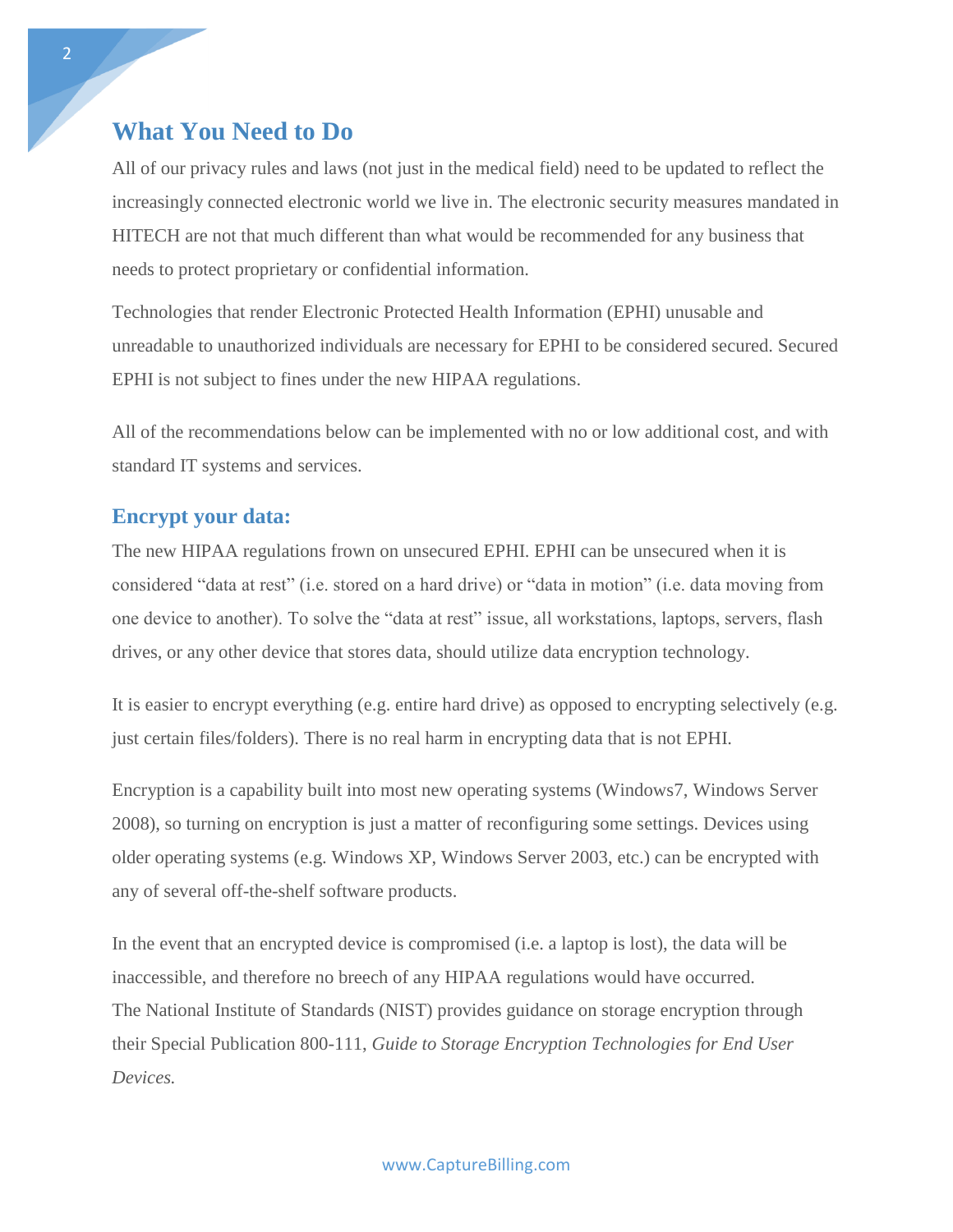#### **Encrypt your network transmissions:**

Any time you transmit EPHI between locations (examples: from your PM to a clearinghouse, or from a workstation in an office to a server in another office or datacenter), the transmission should be encrypted. Several technologies are available today and they are commonly used to transmit other secure information such as banking transactions and credit card authorizations over the Internet.

The most common technologies used are Secure Sockets Layer (SSL), IPSecurity (IPSec) and Transport Layer Security (TLS). Most people are familiar with SSL since any website session that is accessed with the prefix "https://" is being managed by a security protocol, which is typically SSL, and the transmission is encrypted to and from the Web server. To implement HTTPS you have to purchase a digital certificate from a trusted authority (such as Verisign) and install it on your secure server(s).

Your IT vendor should be able to configure any of these secure connections that you may require. NIST also provides guidance in three documents:

- **1.** Special Publication 800-113*, Guide to SSL VPNs*
- **2.** Special Publication 800-77, *Guide to IPsec VPNs*
- **3.** Special Publication 800-52, *Guidelines for the Selection and Use of Transport Layer Security (TLS)*

#### **Utilize encryption on wireless access points:**

Transmission on a private local area network within the organizational confines of the covered entity (i.e. which does not traverse the public Internet) and that occurs over standard cabling is generally considered protected, and these links do not have to be encrypted.

However, many medical offices use laptops and tablets that communicate through wireless access points (WAPS). Make sure that all your WAPS use encryption, and that a security key is required to access your network. Do not leave your network open – that will allow anyone to log on and potentially access or intercept your data.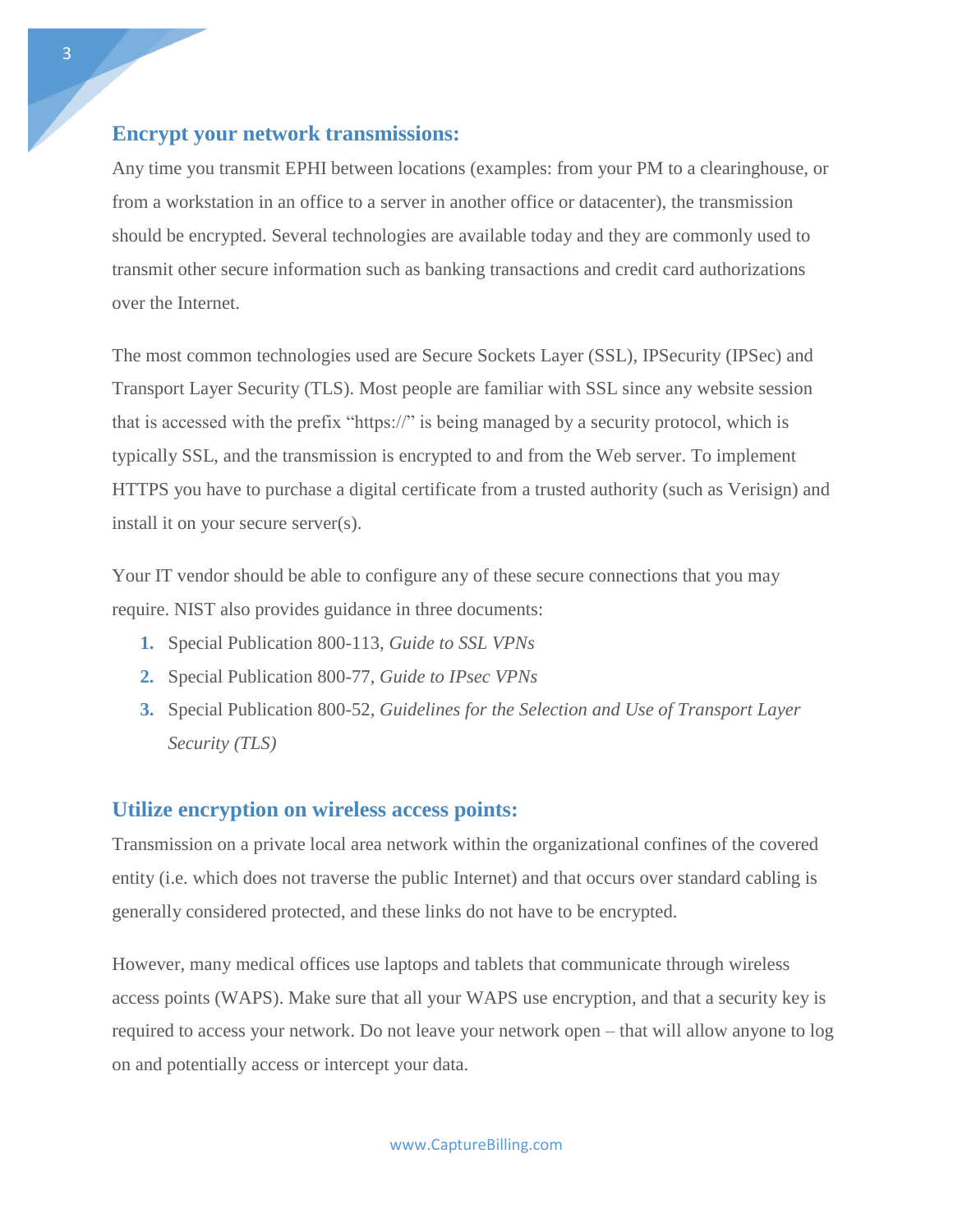#### **Encrypt your copiers:**

It may come as a surprise to some people, but digital copiers have hard drives (just like the ones used on PCs) built-in. If you dispose of a copier, by returning it to a leasing company or selling it, the data on the hard drive (i.e. all the copies that were made on the machine) may be unencrypted and therefore, unprotected. Make sure to contact your copier vendor and ask how you can get the hard drive encrypted. This is a feature that is available for free on newer machines from major manufacturers.

#### **Use secure email or patient portals:**

Many providers use email to discuss patient cases between themselves or to converse with patients. Email transmissions are generally unencrypted, especially when dealing with a third party who is not a member of your organization. Secure email is an available alternative, as it encrypts all the information in each message.

Using secure email is not as straightforward as regular email. It may require additional action on the part of the sender or receiver. An alternative to secure email is the use of a patient portal. When using a patient portal, standard email is used between parties to communicate that a message is available for viewing on the portal. The receiving party logs into the portal to receive (and possibly reply) to the message.

Since the EPHI is totally contained within the portal website, and since that information is encrypted, the problem of securing the email is eliminated.

#### **Ensure terminals used for teleworking/remote access are secure:**

Many covered entities now allow their employees and contractors to conduct work from locations other than the organization's facilities. This is commonly referred to as teleworking. Most teleworkers use remote access, which is the ability of an organization's users to access its nonpublic computing resources from locations other than the organization's facilities. Organizations have many options for providing teleworkers remote access, including virtual private networks, remote system control, and individual application access (e.g., Web-based email). In addition, teleworkers use various devices, such as desktop and laptop computers, cell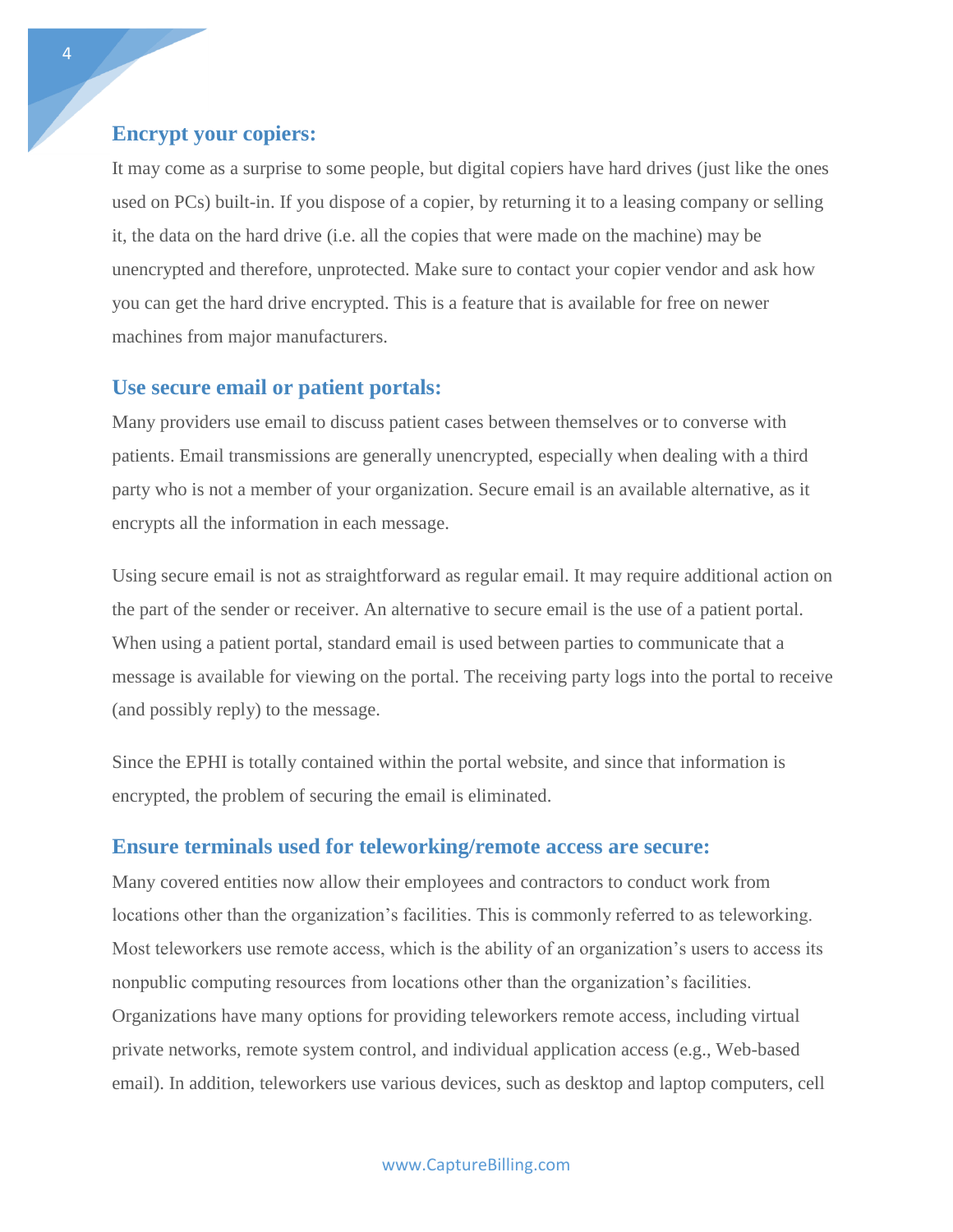phones, and personal digital assistants (PDAs), to read and send email, access Web sites, review and edit documents, and perform many other tasks.

Teleworkers should ensure that all the devices on their wired and wireless home networks are properly secured and protected, as well as the home networks themselves. This includes properly configuring the account control of the PC, utilizing business-class antivirus/antimalware software and using a broadband router or separate firewall device or software. NIST provides guidance for this in Special Publication 800-114, *User's Guide to Securing External Devices for Telework and Remote Access.*

#### **Check your firewalls:**

Any local network that is connected to the Internet should use a device called a firewall to provide external access to the network only to authorized users and processes. Conversely, it should also be configured to guard against and reject unauthorized incoming external traffic (i.e. hackers).

It is best practice to make sure that your firewall is properly configured to allow access and transmission for applications and users that you have approved. Improperly configured firewalls will have open ports that could possibly allow unauthorized access to your network.

#### **Develop and implement a backup/disaster recovery plan:**

Although not new to HIPAA under HITECH, the HIPAA security rule does require all EPHI to be subject to a backup/disaster recovery plan.

Think of all the EPHI that was lost when Katrina struck; what would be the effect on your practice if a disaster occurred? How would you recover? In the past, tape backup was often used. However, newer technologies and techniques are now available that are more cost effective and provide better outcomes.

At first glance, all of this would appear to be a tall order to implement for any private practice. In reality, these types of security and privacy measures are commonly implemented for small businesses. Consult your IT support vendor on how to proceed. Also, remember that these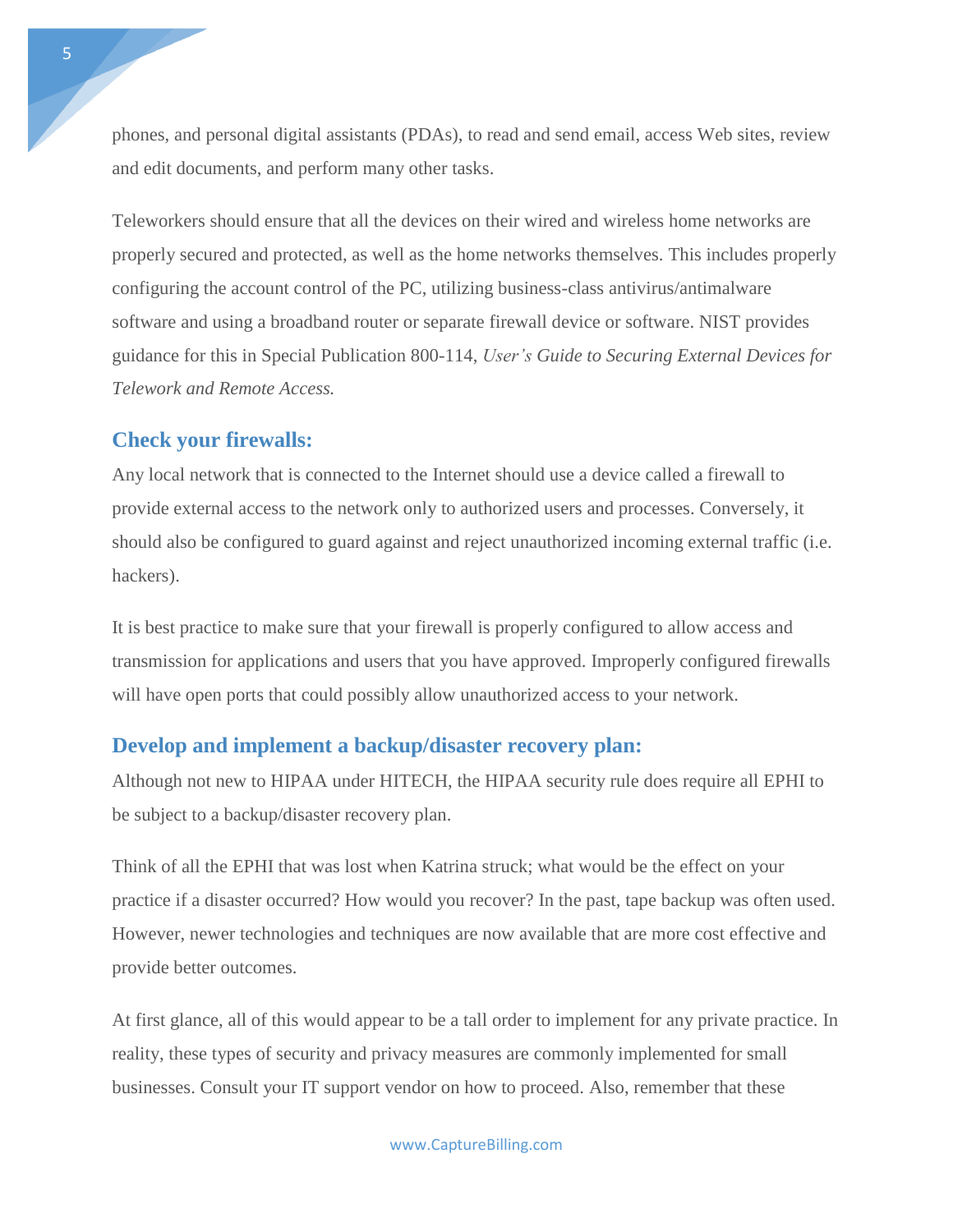measures do not insure HIPAA compliance for your practice; rather, they are a component of your overall HIPAA plan.